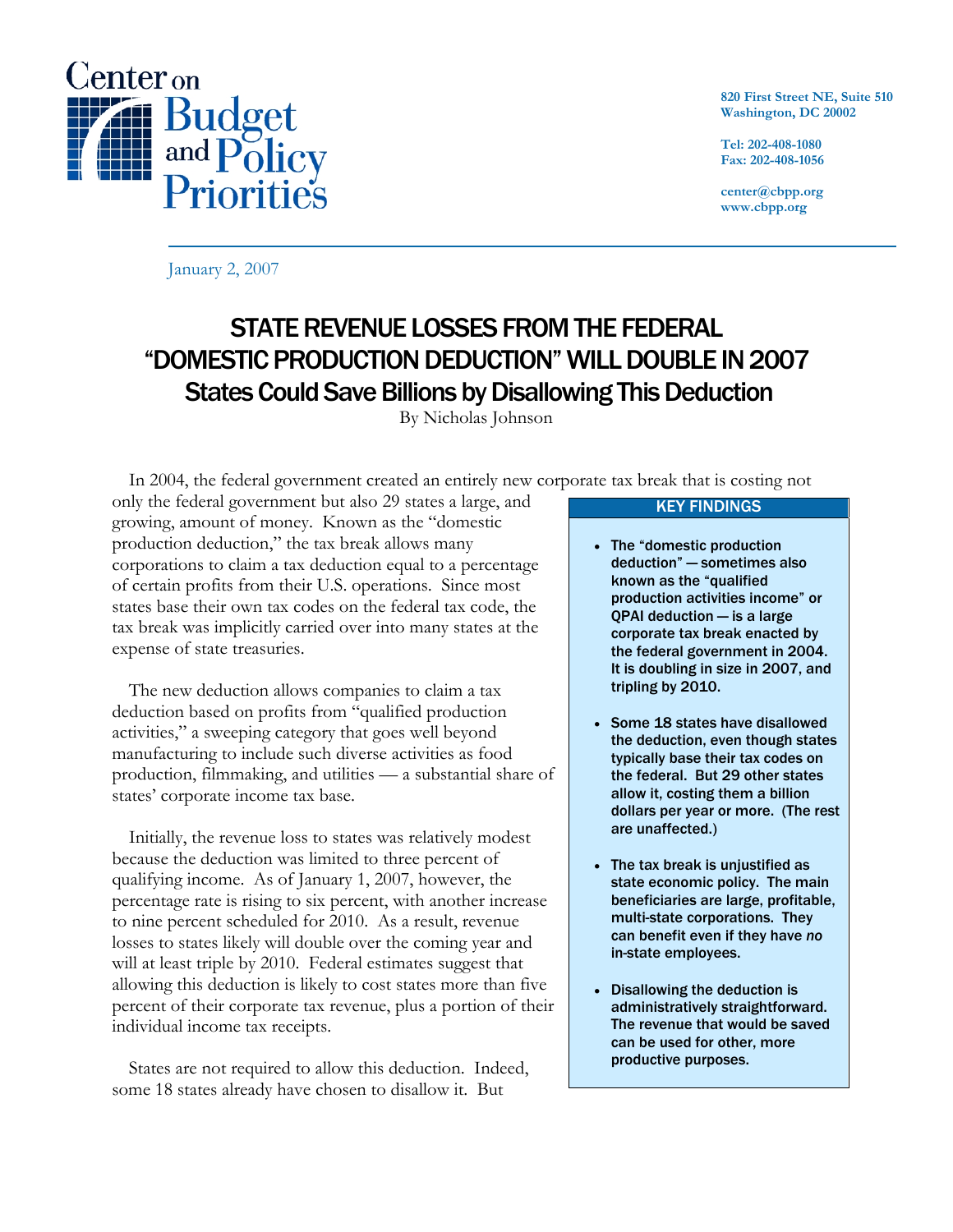| <b>TABLE 1</b><br>STATE TREAMENT OF THE IRC SEC. 199 DOMESTIC PRODUCTION DEDUCTION |                         |                   |                         |  |  |  |
|------------------------------------------------------------------------------------|-------------------------|-------------------|-------------------------|--|--|--|
| <b>State Name</b>                                                                  | Allow the<br>deduction? | <b>State Name</b> | Allow the<br>deduction? |  |  |  |
| Alabama                                                                            | Yes                     | Missouri          | Yes                     |  |  |  |
| Alaska                                                                             | Yes                     | Montana           | Yes                     |  |  |  |
| Arizona                                                                            | Yes                     | Nebraska          | Yes                     |  |  |  |
| Arkansas                                                                           | No                      | Nevada            | N/A                     |  |  |  |
| California                                                                         | No                      | New Hampshire     | $\overline{No}$         |  |  |  |
| Colorado                                                                           | Yes                     | New Jersey        | Partial                 |  |  |  |
| Connecticut                                                                        | Yes                     | New Mexico        | Yes                     |  |  |  |
| Delaware                                                                           | Yes                     | New York          | Yes                     |  |  |  |
| District of Columbia                                                               | Yes                     | North Carolina    | No                      |  |  |  |
| Florida                                                                            | Yes                     | North Dakota      | $\overline{N}$          |  |  |  |
| Georgia                                                                            | $\overline{\text{No}}$  | Ohio              | Yes                     |  |  |  |
| Hawaii                                                                             | No                      | Oklahoma          | Yes                     |  |  |  |
| Idaho                                                                              | Yes                     | Oregon            | No                      |  |  |  |
| Illinois                                                                           | Yes                     | Pennsylvania      | Yes                     |  |  |  |
| Indiana                                                                            | $\overline{N}$          | Rhode Island      | Yes                     |  |  |  |
| Iowa                                                                               | Yes                     | South Carolina    | No                      |  |  |  |
| Kansas                                                                             | Yes                     | South Dakota      | N/A                     |  |  |  |
| Kentucky                                                                           | Yes                     | Tennessee         | $\overline{No}$         |  |  |  |
| Louisiana                                                                          | Yes                     | Texas             | No                      |  |  |  |
| Maine                                                                              | No                      | Utah              | Yes                     |  |  |  |
|                                                                                    |                         |                   |                         |  |  |  |
| Maryland                                                                           | $\overline{\text{No}}$  | Vermont           | Yes                     |  |  |  |
| Massachusetts                                                                      | No                      | Virginia          | Yes                     |  |  |  |
| Michigan                                                                           | Yes                     | Washington        | N/A                     |  |  |  |
| Minnesota                                                                          | No                      | West Virginia     | $\overline{No}$         |  |  |  |
| Mississippi                                                                        | N <sub>o</sub>          | Wisconsin         | Yes                     |  |  |  |
|                                                                                    |                         | Wyoming           | N/A                     |  |  |  |

Notes:

Alabama – Allow deduction on corporate tax only.

Michigan – No corporate income tax – deduction is allowed on personal income tax. Reference is the IRC as of 1/1/99, but the IRC in effect for the tax year may be used at the option of the taxpayer. New Jersey – Deduction is allowed for gross receipts from qualifying production property which was manufactured or produced by the taxpayers, but not for gross receipts from other qualifying production property including property that was grown or extracted by the taxpayer. Pennsylvania – Deduction allowed on corporate net income tax only.

Source: Federation of Tax Administrators based on survey responses from state tax agencies, updated based on news reports and other sources.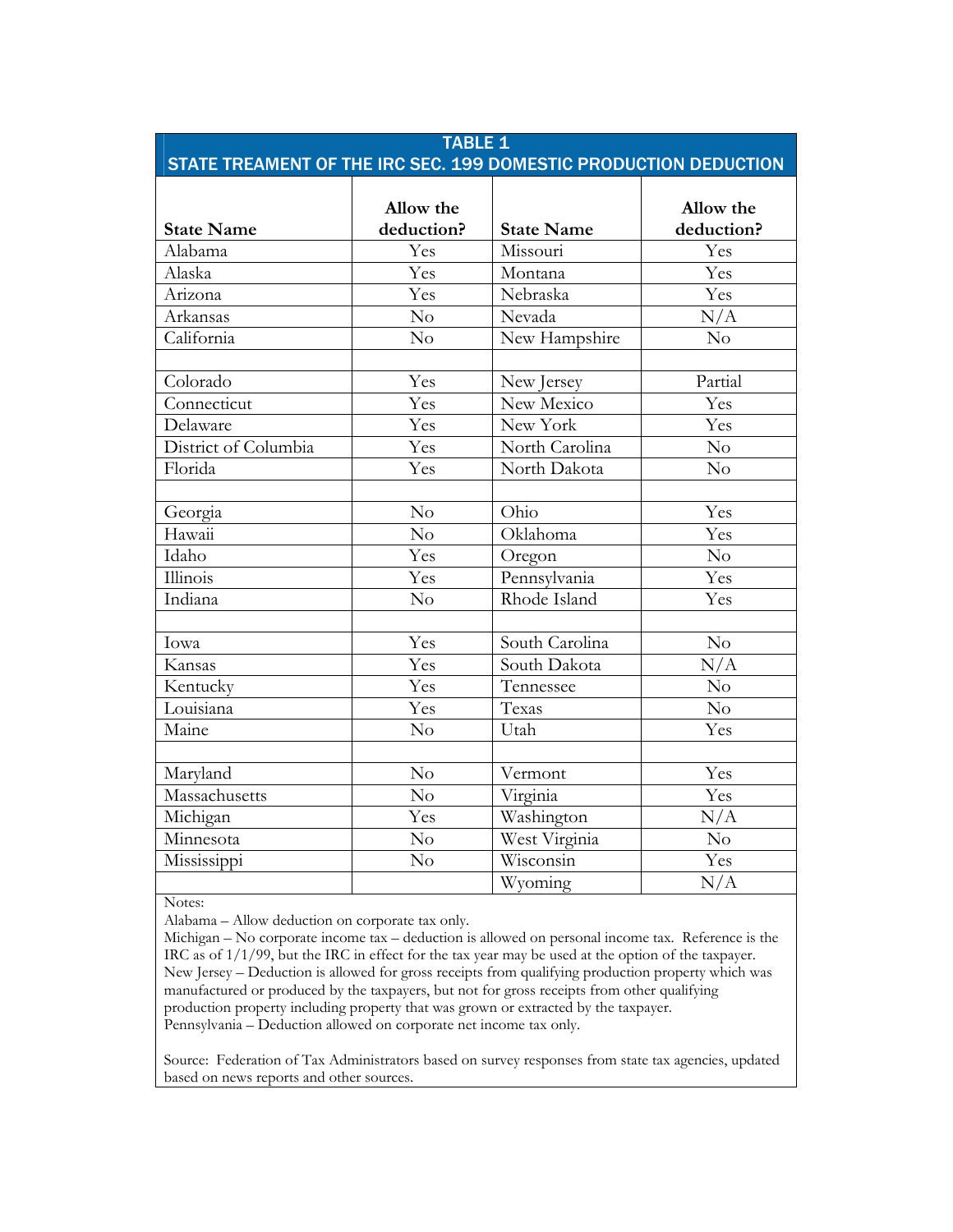another 29 states plus the District of Columbia continue to permit it. (Four states are unaffected.) If they continue to do so, the tax break will cost those states some \$800 million to \$1.3 billion in fiscal year 2008, rising to \$1.2 billion to \$1.9 billion in years after 2010. (These estimates are based on current levels of corporate profits and are likely to rise over time.)

 There is no good reason why states should accept such revenue loss. The beneficiaries of the deduction are likely to be mostly large, profitable corporations — including many multi-state corporations — and their shareholders. The deduction is unlikely to protect or create state jobs, because corporations can claim the deduction for out-of-state "production activity" just as they can for in-state activity.

 Decoupling from the domestic production deduction, as 18 states have already shown, is administratively straightforward. It can be done simply by requiring corporations to add back the deducted amount to their taxable income.

 Indeed, decoupling might even spare a state entanglement in the extensive administrative and legal action that is likely to occur in coming years. The Internal Revenue Service has stated that the provision is complex and difficult for taxpayers to understand. It also has noted that it is subject to abuse. States that conform to the federal provision are likely to become involved with these difficult and time-consuming enforcement issues.

 Lastly, it is important to note that decoupling from the provision can be accomplished without regard to whether or not states conform to other aspects of federal tax law. States have good reasons to want to conform to other federal tax changes that were enacted at the same time as the Domestic Production Deduction; states may do so while decoupling from this problematic provision.

#### State Actions to Decouple from the Section 199 Domestic Production Deduction

 As of December 2006, some 18 states have decoupled from Section 199, the portion of the Internal Revenue Code that created the Domestic Production Deduction. Arkansas, California, Georgia, Hawaii, Indiana, Maine, Maryland, Massachusetts, Minnesota, Mississippi, New Hampshire, North Carolina, North Dakota, Oregon, South Carolina, Tennessee, Texas and West Virginia are not conforming to the deduction, according to a survey by the Federation of Tax Administrators and information from state tax departments. A  $19<sup>th</sup>$  state, New Jersey, has partially decoupled.

 Most of those states still conform to most other provisions of federal tax law, including other changes adopted by Congress at the same time that Section 199 was enacted. One change to federal law enacted in 2004 to which most states conform phases out the protection of certain "extraterritorial income" from foreign exports, protection that the World Trade Organization has said is illegal under international law. States generally also have conformed to the 2004 elimination of some costly and inappropriate tax shelters. But conforming to those other provisions does not require conformity to Section 199, nor do the merits of the other provisions enacted at the same time make conformity to Section 199 good state policy.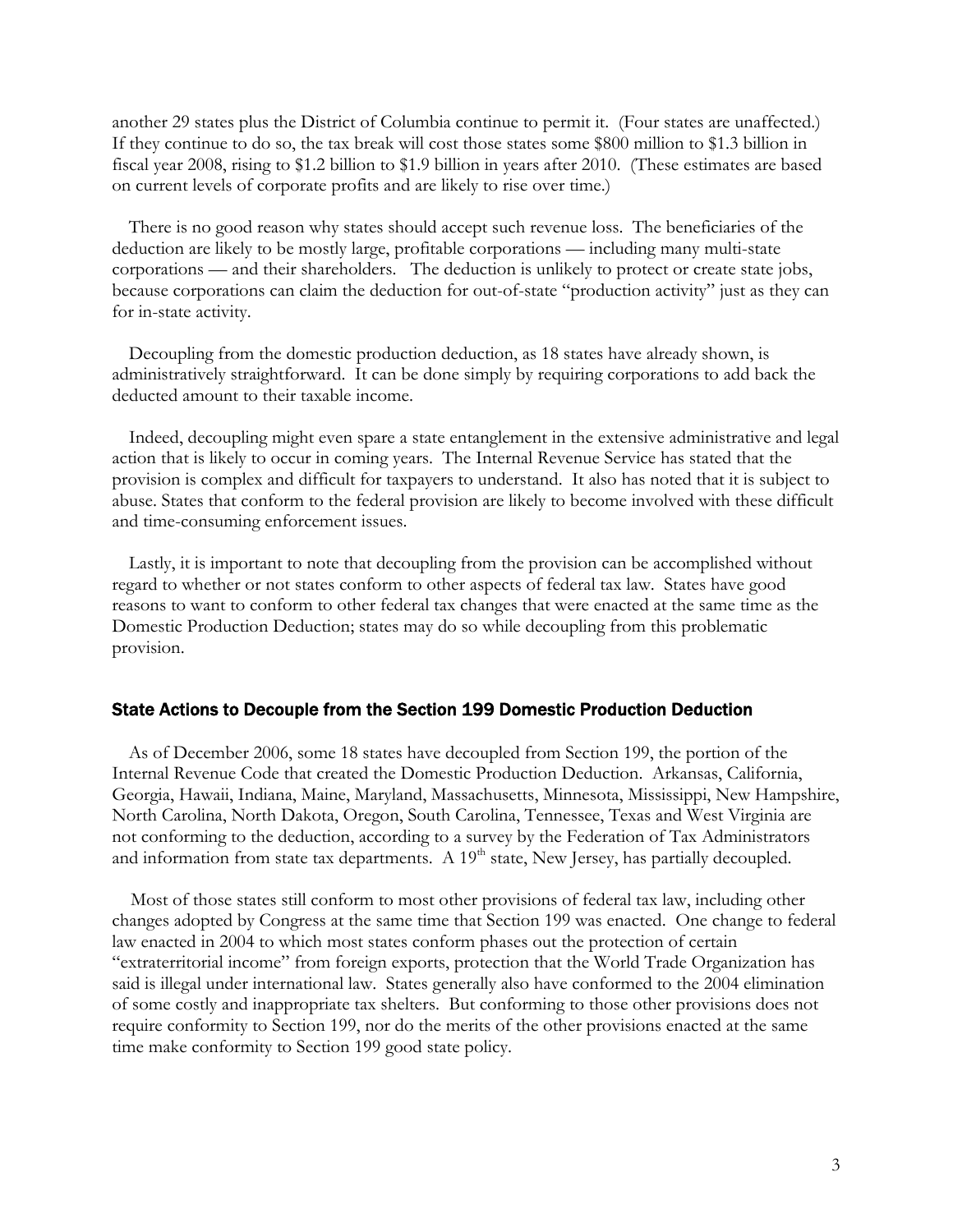| <b>TABLE 2</b><br>PROJECTED REVENUE LOSS IN STATES THAT STILL ALLOW THE DOMESTIC<br><b>PRODUCTION DEDUCTION</b> |             |               |                        |  |  |  |
|-----------------------------------------------------------------------------------------------------------------|-------------|---------------|------------------------|--|--|--|
|                                                                                                                 |             |               |                        |  |  |  |
|                                                                                                                 | Revenue     |               | Revenue Loss (in       |  |  |  |
|                                                                                                                 | Loss (in    |               | millions of dollars)   |  |  |  |
| <b>State</b>                                                                                                    | millions of | <b>State</b>  |                        |  |  |  |
|                                                                                                                 | dollars)    |               |                        |  |  |  |
| Alabama                                                                                                         | 24 to 38    | Missouri      | 23 to 36               |  |  |  |
| Alaska                                                                                                          | 29 to 47    | Montana       | 7 to 12                |  |  |  |
| Arizona                                                                                                         | 39 to 63    | Nebraska      | 13 to 21               |  |  |  |
| Colorado                                                                                                        | 26 to 42    | New Mexico    | 13 to 21               |  |  |  |
| Connecticut                                                                                                     | 36 to 58    | New York      | 220 to 355             |  |  |  |
| Delaware                                                                                                        | 13 to 21    | Ohio          | 70 to 113              |  |  |  |
| Florida                                                                                                         | 85 to 139   | Oklahoma      | 19 to 30               |  |  |  |
| Idaho                                                                                                           | 10 to 16    | Pennsylvania  | 18                     |  |  |  |
| Illinois                                                                                                        | 105 to 170  | Rhode Island  | 12 to 19               |  |  |  |
| Iowa                                                                                                            | 14 to 22    | Utah          | 18 to 28               |  |  |  |
| Kansas                                                                                                          | 19 to 31    | Vermont       | $4$ to $7$             |  |  |  |
| Kentucky                                                                                                        | 42 to 69    | Virginia      | 52 to 83               |  |  |  |
| Louisiana                                                                                                       | 15 to 24    | Wisconsin     | 48 to 78               |  |  |  |
| Michigan                                                                                                        | 85 to 138   | Washington DC | $\overline{2}$         |  |  |  |
|                                                                                                                 |             | TOTAL         | \$1.2 to \$1.9 billion |  |  |  |

Projected revenue loss is based on full implementation at the nine percent level (tax years 2010 and later) applied to actual revenue collections in state fiscal year 2006. See Appendix for sources and methodology.

### Decoupling from the Domestic Production Deduction Is Fiscally Responsible

The federal deduction for domestic production — sometimes also known as the "Qualified Production Activities Income" or QPAI deduction — is broad in its scope and therefore costly in its fiscal impact. Deductible income can be any profits (that is, receipts minus costs) from manufacturing, food processing (but not retail food sales), software development, filmmaking, electricity/natural gas production, or construction. Under the law, businesses in 2007, 2008 or 2009 can claim a deduction equal to six percent of QPAI income, with the percentage rising to nine percent in 2010 and years thereafter.

The domestic production deduction affects states because states generally prefer to conform their tax codes to the federal Internal Revenue Code, for reasons of administrative simplicity and taxpayer convenience. For personal income taxes, most states use "taxable income" or "adjusted gross income" as calculated for federal tax purposes as the starting point for their own income tax calculations. Similarly, most states begin their corporate income tax calculations with federal "taxable income" from the federal corporate tax form. Therefore, when federal legislation narrows the definition of taxable or adjusted gross income, taxpayers report less income and states typically see a decline in revenue.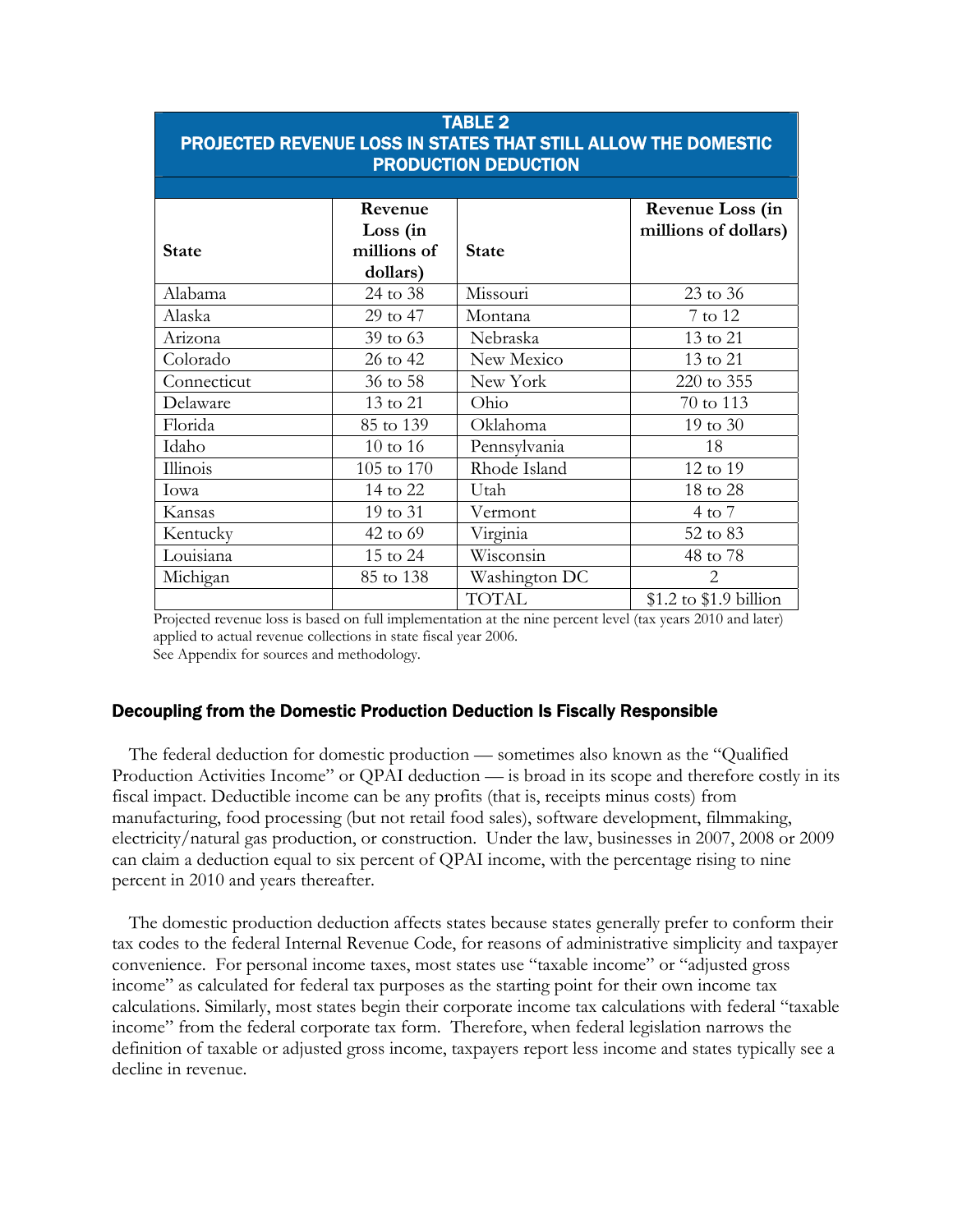To understand how this deduction affects state income taxes, consider a hypothetical corporation with \$1 million in "domestic production" income, located in a state with a five percent corporate income tax rate. In 2010, nine percent of that income will be deductible — meaning the corporation gets to claim \$90,000 of profits as tax-free income. At a tax rate of five percent, the corporation gets a tax break worth \$4,500.

Although this deduction is often described as a tax break for manufacturing activities, it is far broader, including food processing, software development, filmmaking, electricity/natural gas production, and construction. In 2001, manufacturing industries accounted for 34 percent of all corporate income subject to tax. Adding in software, construction, and other firms within industries most likely to claim the new deduction brings the proportion to 46 percent of corporate income subject to  $\text{tax.}^1$ 

Not surprisingly, such a broadly available tax break carries a heavy fiscal cost. No data are yet available from the IRS that would indicate the extent to which corporations are claiming this deduction. The Joint Committee on Taxation, which estimates federal revenue impacts for Congress, estimates that the Section 199 provision cost the federal government \$3.6 billion in federal fiscal year 2006, when three percent of qualified income was deductible. As the deductible percentage rises to six percent in the tax year 2007 and to nine percent in 2010, the revenue loss also will rise. The Joint Committee on Taxation estimates federal revenue loss of \$7.9 billion in fiscal year 2009, which in turn suggests roughly a \$12 billion loss in 2011. The Office of Management and Budget projects an even greater federal revenue loss of \$22.3 billion by fiscal year 2011.

These JCT and OMB estimates equal 3.6 percent to 5.8 percent of projected federal revenue from corporate income taxes plus another 0.2 percent to 0.4 percent of projected revenue from personal income taxes. It is reasonable to think that states could face losses of comparable size. Thus it is possible to make a reasonable projection based on the Joint Tax and OMB estimates. If the deduction had been in full effect in FY 2006 and all states had conformed, the cost to states would have equaled \$2.2 billion to \$3.5 billion. State-by-state amounts are shown in Table 1 for the states that continue to conform; the Appendix provides additional data and explains how these figures were calculated.

The divergence between the JCT and OMB estimates reflect continued uncertainty about exactly how the deduction is working in practice, given the likelihood that corporate tax accountants are devising new ways of exploiting it. The deduction has been widely derided by tax policy experts as an incentive for corporations to engage in complicated new accounting schemes solely for the purposes of reducing tax liability. Economist Kimberly Clausing, an expert on taxation of international firms, wrote at the time of passage:

The bill [will] create compliance and enforcement difficulties as firms [will] have incentives to characterize as much income as possible as production income. For instance, firms [will] have an incentive to make those divisions subject to favorable tax treatment more profitable than those

-

<sup>1</sup> Calculated from IRS Statistics of Income data for tax year 2001. These percentages are at best an approximation of the scope of the QPAI deduction, because the new deduction would be available not just to corporations with primary activities in those industrial sectors but to all corporations or unincorporated businesses that can attribute some of their profits to qualifying activities.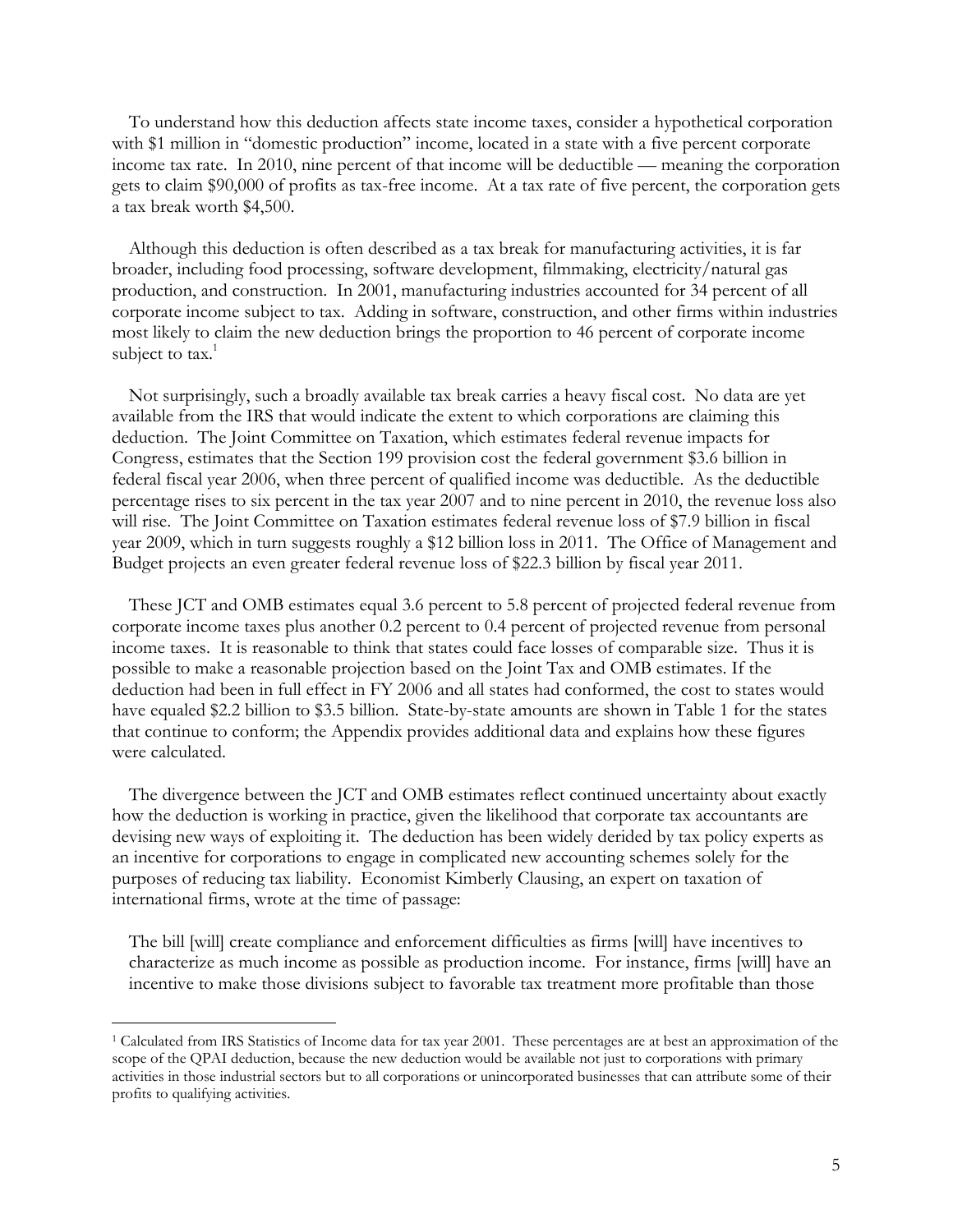that do not receive such treatment. By shifting paper profits among divisions, firms can reduce their overall tax liability.<sup>2</sup>

For the Internal Revenue Service, which is already short on resources, limiting the creativity of the bookkeeping will pose major challenges. "It's a whole new skill that the IRS is going to have to bring to the table, and a whole new dimension to the audits," Tom Ochsenschlager, the vice president for taxation with the American Institute of Certified Public Accountants, told the trade journal *Tax Notes*. 3 Lengthy court battles are quite likely as corporations challenge IRS interpretations and enforcement actions. It is unclear how effective the IRS can be at limiting excessive Section 199 claims, given that its budget is declining in real terms as its workload rises. As a recent IRS directive notes drily, "Due to the complexity of the law, there is the potential to spend substantial audit resources in an examination"<sup>4</sup> – resources which the IRS may or may not have available.

# Decoupling from Section 199 Is Administratively Feasible

From an administrative perspective, decoupling from the domestic production deduction is likely to be relatively straightforward: simply require an add-back of the deduction amount to federal taxable income.

Such decoupling from federal tax changes has become routine in the last several years.

- Some 31 states plus the District of Columbia decoupled from the federal deduction for "bonus depreciation," saving those states roughly \$13 billion over fiscal years 2002-05.
- Some 17 states plus the District of Columbia decoupled from federal changes to the estate tax, protecting roughly \$8 billion of revenue over fiscal years 2003-07.
- Some 18 states decoupled from an expansion of what is known as "Section 179 expensing," a provision that allows small and mid-sized businesses to write off all their capital investment purchases right away instead of depreciating them over their useful lives.

Decoupling does create some minor administrative difficulties for states, but it is possible that the administrative challenges of failing to decouple would be even greater. State revenue departments, along with the IRS, could well find themselves involved in extensive legal action as the courts try to resolve the exact limits to the deduction and prevent abuse.

 $\overline{a}$ 

<sup>2</sup> Kimberly A. Clausing, *The American Jobs Creation Act of 2004: Creating Jobs for Accountants and Lawyers,* Urban-Brookings Tax Policy Center, December 2004.

<sup>3</sup> Quoted in Warren Rojas, "New Manufacturing Deduction Presents Many Open Questions," *Tax Notes*, October 18, 2004.

<sup>4</sup> *Industry Director Directive on Domestic Production Deduction (DPD),* December 6, 2006, downloaded from http://www.irs.gov/businesses/article/0,,id=164979,00.html.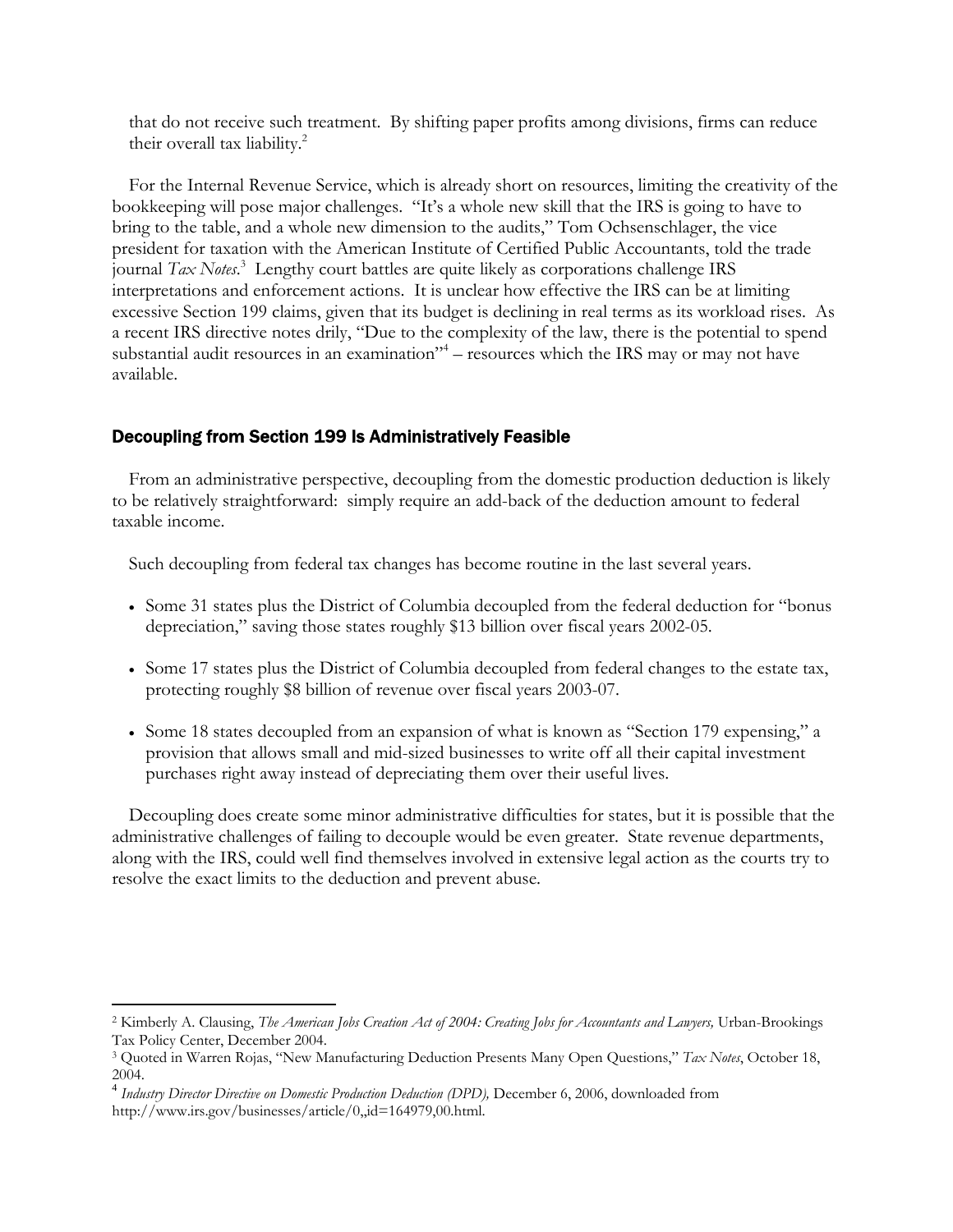#### Administrative Problems Predicted with the Domestic Production Deduction

In a letter to Congress discussing the domestic production deduction provision of the federal tax bill that included the domestic production provision, on October 7, 2004, IRS Commissioner Mark W. Everson wrote:

"Many businesses, particularly small businesses, will find it difficult to understand and comply with these complex new rules, which will affect not only the computation of a taxpayer's regular tax liability but also its alternative minimum tax liability. It will be difficult, if not impossible, for the IRS to craft simplified provisions tailored to small businesses or other taxpayers….

"Taxpayers will be required to devote substantial additional resources to meeting their tax responsibilities, including not only employees and outside tax advisers, but also recordkeeping and systems modification resources. The resulting costs will reduce significantly the benefits of the proposal. Some small businesses may find that the additional costs outweigh the benefits, particularly during the initial phase-in period….

"It will be necessary to devote significant audit resources to administering the new deduction. This will be due not only to the novelty of the rule but also to the benefits that are provided to ``production activities'' over other aspects of a taxpayer's business. Taxpayers naturally will classify everything possible as production activities. Audits, particularly those involving integrated businesses, will have to focus on classification and the allocation of income and costs. Significant additional IRS resources will be needed to administer the provision to avoid diverting resources from other compliance issues (such as tax shelters)….

"Finally, for all of the reasons discussed above, we anticipate a significant increase in controversies between taxpayers and the IRS. This will increase the number of IRS appeals cases and litigated tax cases."

Source: *Congressional Record*, October 11, 2004.

#### Disallowing the Domestic Production Deduction Is Good Economic Policy

The domestic production deduction has been depicted in some accounts as a tax break for domestic manufacturing, with the stated goal of protecting manufacturing jobs. While the preservation of manufacturing jobs and other jobs is a worthy goal, state conformity to the deduction is unlikely to achieve it.

- The domestic production deduction is not just for manufacturing. A wide range of economic activity, from filmmaking to roasting coffee beans, would benefit from the new law. To the extent that corporations change their behavior in response to the deduction, they are more likely to make simple accounting changes to make existing production activities appear more profitable than to increase those activities.
- A state-level domestic production deduction would have no direct relationship to jobs or income within that state. A state that conforms to Section 199 would have no guarantee that the income claimed under the deduction was generated within that state or created jobs there.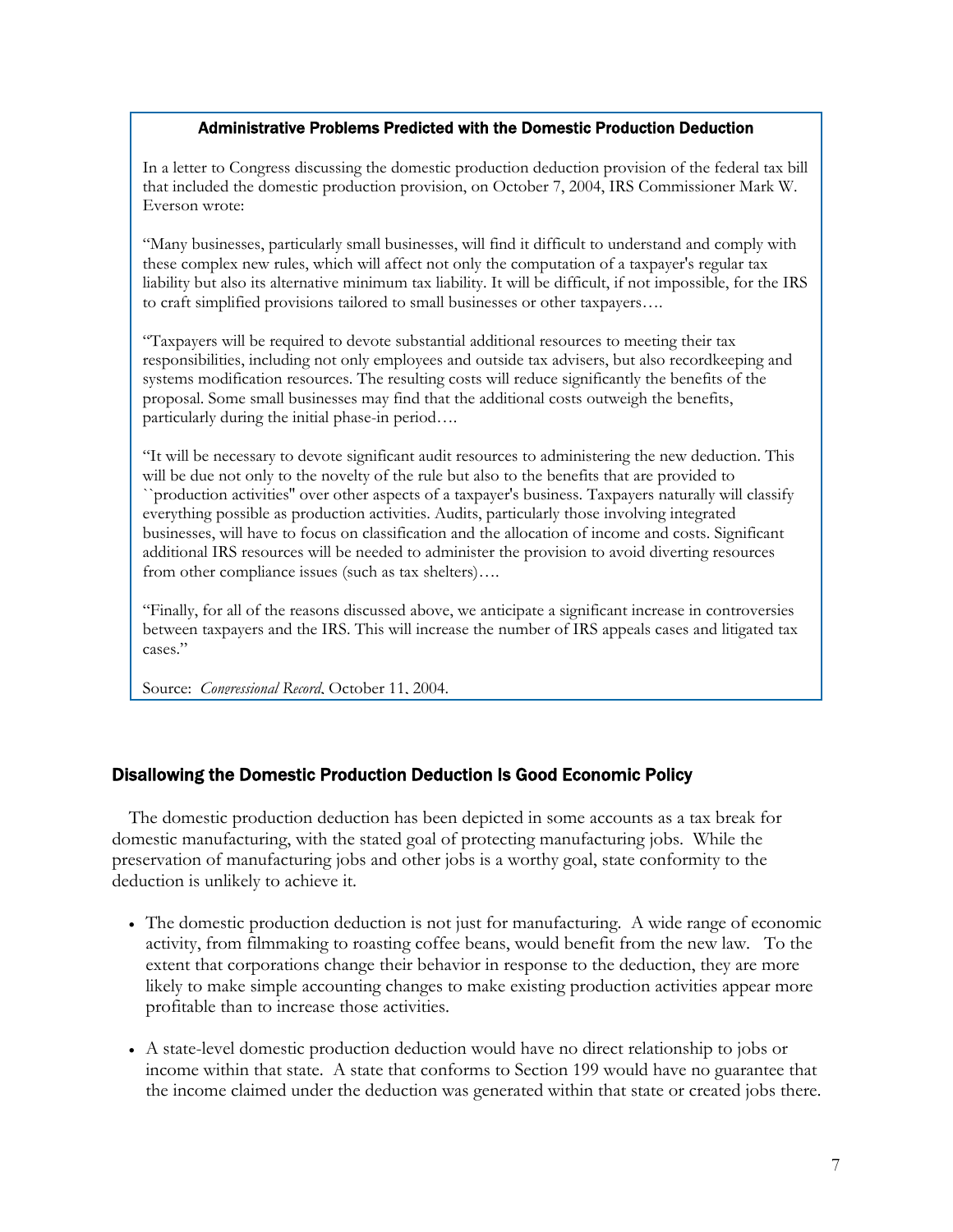Multi-state corporations pay taxes to each state where they operate based on a share of their total income minus total expenses. The amount they pay to each state typically is determined by the extent of their physical presence and sales in the state without regard to which part of the operation — sales, administration or production — is in the state. *In other words, a multi-state firm could use a state's domestic production deduction to reduce its state corporate income taxes without having a single production employee in that state.* 

• Revenue lost from Section 199 conformity is unavailable for other, more economically beneficial investments. This occurs because states must balance their budgets. Conforming to Section 199 could make it harder for a state to find the money to fund health care, education, infrastructure or other expenditures that have been shown to have strong positive economic benefits. Conformity could also make it harder for a state to put money into its rainy day fund or even enact alternative types of tax cuts that might have greater economic benefits for a state.

#### Section 199 Decoupling Need Not Affect Conformity to the Rest of the Federal Tax Code

The federal law that created the deduction – P.L. 108-357, the American Jobs Creation Act of 2004 – has dozens of provisions that were unrelated to the domestic production deduction. Most states decoupling from Section 199 nevertheless conformed to other provisions. For instance, a major provision of the bill phased out a tax shelter for "extra-territorial income" (ETI) from foreign exports because the World Trade Organization had said the ETI exclusion is illegal under international law. States that allowed this exclusion are conforming to its repeal. Other provisions of the law eliminate other costly and inappropriate tax shelters. The federal government is eliminating these because excessive tax-sheltering makes the tax code less fair and less economically neutral. Most states likely will want to follow suit because they lack the resources to police such shelters on their own.

Some advocates of conformity sought to depict the domestic production deduction as a "swap" for elimination of the ETI exclusion, as well as for elimination of other tax shelters, both for individual corporate taxpayers and for the state as a whole. But such a depiction is inaccurate. For one thing, the overall cost of the domestic production deduction when fully implemented is estimated to be some 70 percent larger than the revenue gained from the ETI change, according to the original estimates from the Joint Committee on Taxation. And corporations that benefit from the new deduction often are not the same ones that are losing due to elimination of the ETI exclusion. The ETI exclusion generally has been for exporters only; the domestic production deduction is for any domestic producer. As for the revenue generated by closing corporate tax shelters, it is important to recognize that this is good policy in its own right, and also that these shelters were used by a limited number of taxpayers.

There is no particular reason why the revenue generated by eliminating the ETI exclusion or closing other tax shelters should be used to create a new corporate tax break instead of, say, broader-based tax reductions, new public-sector investments, or new rainy-day fund investments.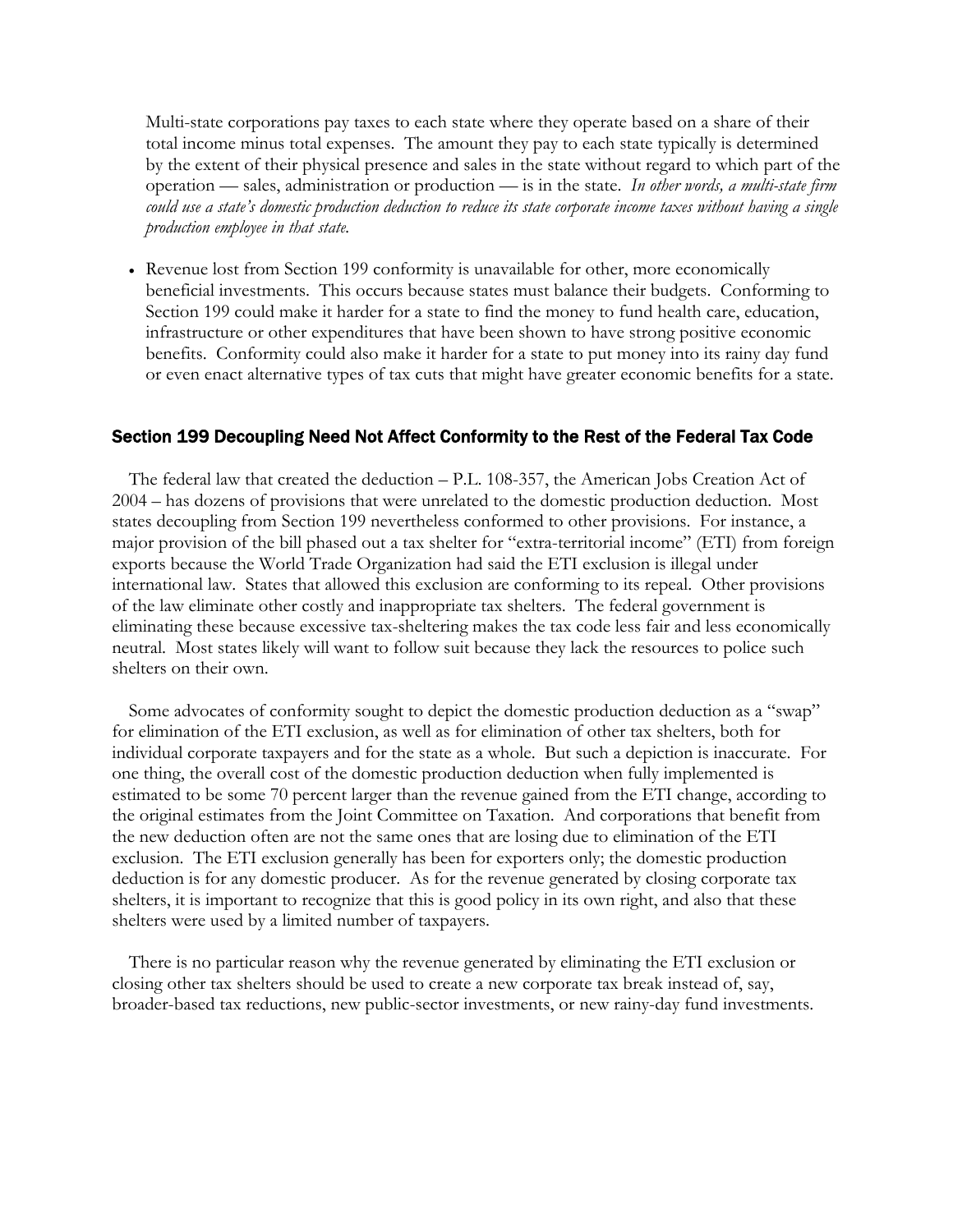## Appendix Calculating the Impact of the Domestic Production Deduction

The state estimates in this paper represent an approximation of the potential impact of the domestic production deduction on state tax revenues.

 The first step in the estimating process was to use the estimates of the Joint Committee on Taxation on the impact of the deduction on corporate and personal income tax revenues.<sup>5</sup> These figures were divided by the Congressional Budget Office's projections of actual corporate and personal income tax revenues for those years. The figure used for the JCT estimate is for 2009, at which time the percentage rate of the deduction will equal six percent. The following year, the deduction will rise to nine percent, with the likely result that the revenue loss from the deduction will rise by one-half, so the JCT figure was multiplied by 1.5. These calculations yielded estimates that the new deduction would reduce corporate tax revenues by about 3.6 percent and personal tax revenues by about 0.2 percent.

 The second step was to reproduce these calculations, but this time using an alternative set of projections issued by the Office of Management and Budget.<sup>6</sup> The OMB projections indicate that when fully implemented, the domestic production deduction will reduce corporate tax revenues by about 5.8 percent and personal income tax revenues by 0.4 percent.

 The third step was to multiply those percentage rates by the latest available corporate and personal income tax collections figures for each state, as reported by the U.S. Census Bureau. This produced a range of cost estimates. The differences reflect the uncertainty about the actual fiscal implications of the deduction, due to its novelty and to the possibility of very broad interpretation.

 Note that this methodology is somewhat different from that used in previous versions of this analysis and yields results that are larger in dollar terms. This is in part due to newly available JCT and OMB data. It is also due to the recent increase in corporate profits and hence corporate income tax revenue in most states, which means that the base for computing the impact of the new deduction is larger.

The spreadsheet used to generate these estimates is available upon request from Nicholas Johnson at johnson@cbpp.org

It may well be possible for state revenue departments or state fiscal offices to improve substantially on these estimates. For instance, a state may have its own data on the types of industries that pay taxes, and may find that a higher or lower share of taxable income is likely to be eligible for the deduction. This is likely to be particularly true in smaller states with relatively lower or higher tax reliance from manufacturing, electricity/natural gas production, and/or construction. In addition, states may choose not to use the Joint Tax or OMB estimates as a starting point, but rather generate their own estimates based on state-level data on production activities.

 $\overline{a}$ 

<sup>5</sup> Joint Committee on Taxation, Estimates Of Federal Tax Expenditures For Fiscal Years 2006-20010, April 25, 2006, p. 35. Available at http://www.house.gov/jct/s-2-06.pdf.

<sup>6</sup> Office of Management and Budget, *Analytical Perspectives, Budget of the United States Government, Fiscal Year 2007*, p. 292. Available at http://www.whitehouse.gov/omb/budget/fy2007/.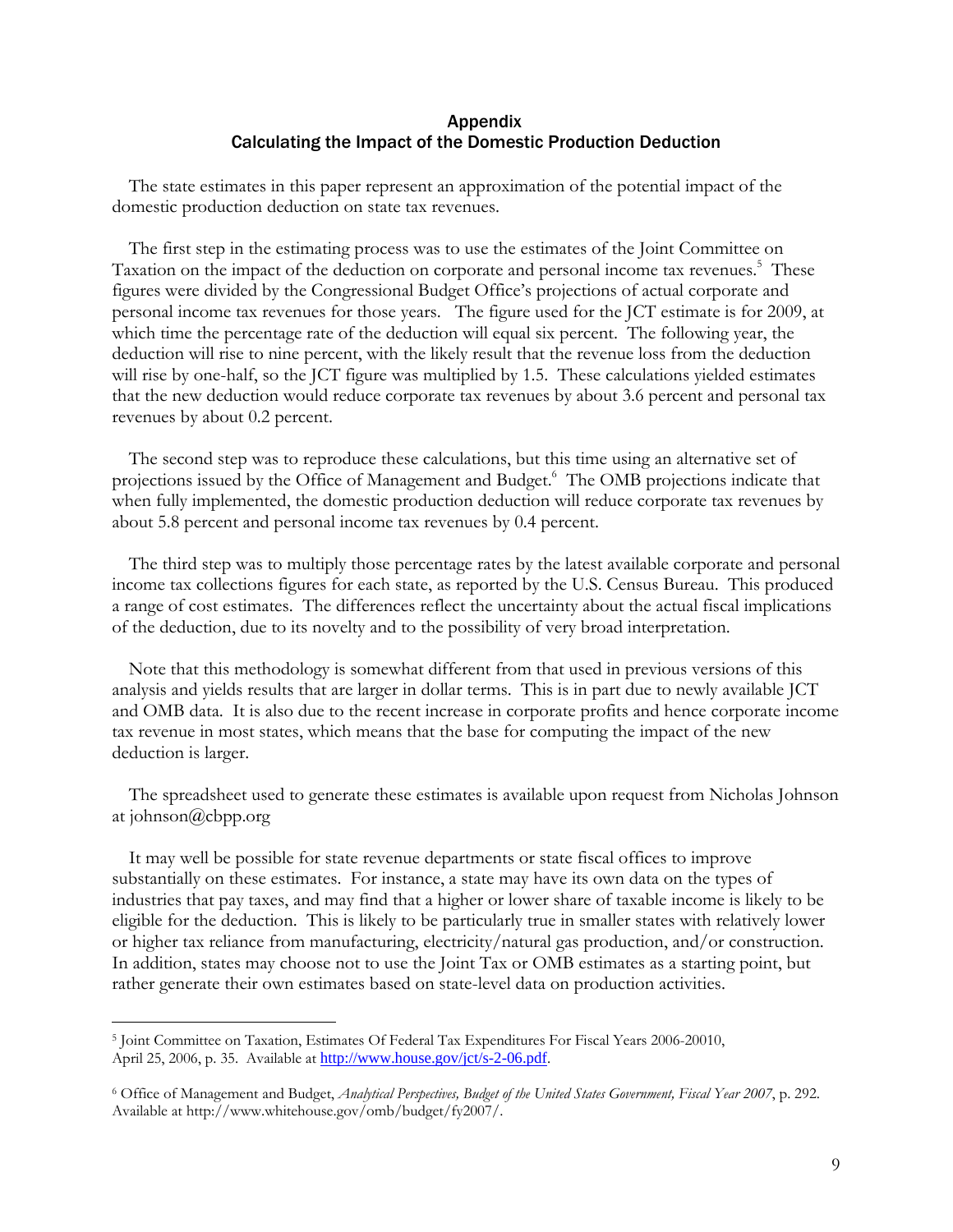# TABLE 3 POTENTIAL ANNUAL REVENUE LOSS IF DOMESTIC PRODUCTION DEDUCTION IS STILL ALLOWED WHEN FULLY PHASED IN (DOLLARS IN MILLIONS)

|                 | Potential  |                      | <b>Potential Revenue</b> |
|-----------------|------------|----------------------|--------------------------|
|                 |            |                      | Loss                     |
|                 | Revenue    |                      |                          |
| <b>State</b>    | Loss       | <b>State</b>         |                          |
| Alabama         | 24 to 38   | Nebraska             | 13 to $2\overline{1}$    |
| Alaska          | 29 to 47   | Nevada               | n/a                      |
| Arizona         | 39 to 63   | New Hampshire        | 20 to 33                 |
| Arkansas        | 17 to 28   | New Jersey*          | 126 to 205               |
| California      | 487 to 790 | <b>New Mexico</b>    | 13 to 21                 |
| Colorado        | 26 to 42   | <b>New York</b>      | 220 to 355               |
| Connecticut     | 36 to 58   | North Carolina       | 68 to 110                |
| Delaware        | 13 to 21   | North Dakota         | $5$ to $8$               |
| Florida         | 85 to 139  | Ohio                 | 70 to 113                |
| Georgia         | 49         | Oklahoma             | 19 to 30                 |
| Hawaii          | 9 to 14    | Oregon               | 27                       |
| Idaho           | 10 to 16   | Pennsylvania         | 18                       |
| <b>Illinois</b> | 105 to 170 | <b>Rhode Island</b>  | 12 to 19                 |
| Indiana         | 47 to 76   | South Carolina       | 18 to 30                 |
| Iowa            | 14 to 22   | South Dakota         | n/a                      |
| <b>Kansas</b>   | 19 to 31   | Tennessee            | 33 to $5\overline{4}$    |
| Kentucky        | 42 to 69   | Texas                | 52 to 86                 |
| Louisiana       | 15 to 24   | Utah                 | 18 to 28                 |
| Maine           | 10 to 16   | Vermont              | $4$ to $7$               |
| Maryland        | 40         | Virginia             | 52 to 83                 |
| Massachusetts   | 42         | Washington           | n/a                      |
| Michigan        | 85 to 138  | West Virginia        | 22 to 36                 |
| Minnesota       | 54 to 87   | Wisconsin            | 48 to 78                 |
| Mississippi     | 15 to 25   | Wyoming              | n/a                      |
| Missouri        | 23 to 36   | <b>Washington DC</b> | $\overline{2}$           |
| Montana         | 7 to 12    | <b>TOTAL</b>         | \$2.2 to \$3.5 billion   |
|                 |            | Total - conforming   | \$1.2 to \$1.9 billion   |
|                 |            | states only          |                          |

Amounts shown are the range of potential impacts had QPAI been in full effect in state fiscal year 2006.  $n/a$  = not applicable (Nevada, South Dakota, Washington and Wyoming lack income taxes). See Appendix for sources and methodology.

For states in italics, the estimate shown is based on one produced by the state.

States in bold allow the deduction. \*New Jersey partially allows the deduction.

 For example, the figure in Table 3 for Massachusetts is based on the state Department of Revenue's estimate. The Massachusetts Department of Revenue estimated that the revenue loss for tax year 2005 (when the credit equals 3 percent of eligible income) would have been \$14 million. Once fully in effect the credit will equal 9 percent, so the impact in tax year 2005 if the credit were